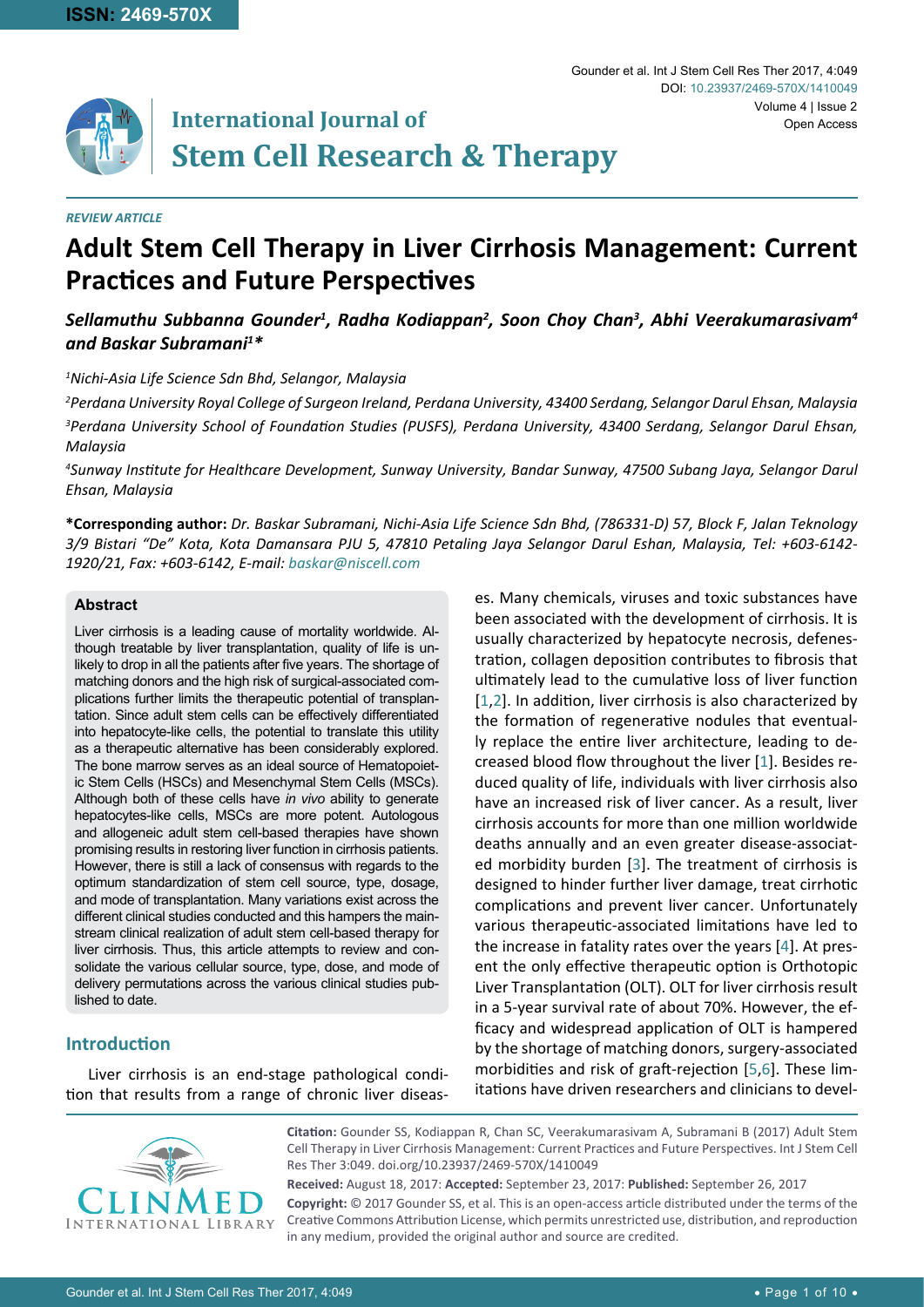op novel therapeutic strategies to reduce the morbidity and mortality burden of the disease.

Stem cell therapy has emerged as an attractive therapeutic approach for a myriad of life-threatening diseases in recent years. Specifically, cell-based therapies for liver cirrhosis have successfully progressed from preliminary laboratory and pre-clinical evaluations. Several studies have demonstrated that residential and non-residential liver stem cells have the ability to differentiate into hepatocyte-like cells or bile duct epithelial cells, and more pertinently restore liver function [[7](#page-7-6)-[11](#page-7-7)]. The mechanistic action of stem cell-mediated restoration of liver function in liver cirrhosis has not been fully defined. However, several mechanisms have been proposed. Some studies suggest the presence of autocrine signalling, whereby the transition of stem cells into hepatocytes-like cells is induced by the secretion of Hepatocyte Growth Factor (HGF) [[12](#page-7-8)[,13](#page-8-0)]. In contrast, some studies postulate that paracrine signaling mediates liver regeneration through revascularization and enhancing repopulation of endogenous cells in necrotic tissue through the secretion of various cytokines and growth factors [\[6](#page-7-5)[,14](#page-8-1)]. Stem cells may also attenuate liver fibrogenesis by inhibiting the activation of hepatic stellate cells (cells responsible for the secretion of extracellular matrix components that include collagen and adhesive glycoproteins) via stem cell-derived cytokines and growth factors such as IL6, IL10, TNFα and HGF. For example, HGF directly suppresses hepatic stellate cell activation by blocking the Extracellular Signal-Regulated Kinase (ERK) and Transforming Growth Factor (TGF-β) signaling pathways [[15](#page-8-2)-[17](#page-8-3)].

Various sources and types of stem cells have been identified as potential cell-based therapeutics for the management of liver failure or cirrhosis ([Figure 1\)](#page-1-0). Embryonic stem cells and induced-pluripotent stem cells have been shown to be most potent in the context of their ability to differentiate into hepatocyte-like cells in both, animals and humans. However, genomic instability, oncogenic risk and ethical issues continue to limit their widespread clinical translation [[18](#page-8-4),[19](#page-8-5)]. In contrast, the application of multipotent adult stem cells has been identified as being safe with no significant ethical constraints. Various obstacles such as limited knowledge in stem cell biology, insufficient cell number and technological challenges surrounding *in vitro* expansion that previously hampered the utility of these cells have been supplanted in recent years. As a result, a number of studies involving adult stem cell-based therapy of liver cirrhosis patients have shown promising results without significant clinical impediments [[20](#page-8-6)].

Adult stem cells, which include Hematopoietic Stem Cells (HSCs), Programmed Progenitor Cells (PPS) and stromal or Mesenchymal Stem Cells (MSCs) are primarily generated from the bone marrow. Adult stem cells have also been identified in specific niches in many organs and tissues. These stem cells have the ability to differentiate into many types of cells and tissues, including neurons, cardiac myocytes, hepatocytes and pancreatic cells by Preston, et al. 2003. Numerous clinical studies have demonstrated that the use of bone marrow-derived stem cells is not only safe but also results in significant improvement in minimizing disease progression. Therefore, autologous bone marrow-derived stem cells have been used to treat end-stage liver failure or cirrhosis [[20](#page-8-6)-[22](#page-8-7)]. Due to their unique self-renewal and multi-differentiation potential, HSCs were thought to have the most regenerative potential. This was supported by findings that bone marrow-derived CD34+ HSCs have the ability to restore liver function within a short term follow-up [[21](#page-8-8)]. However, several recent pre-clinical and clinical studies have demonstrated that MSCs from bone marrow have greater regenerative effects than HSCs. These cells have endodermal lineage differ-

<span id="page-1-0"></span>

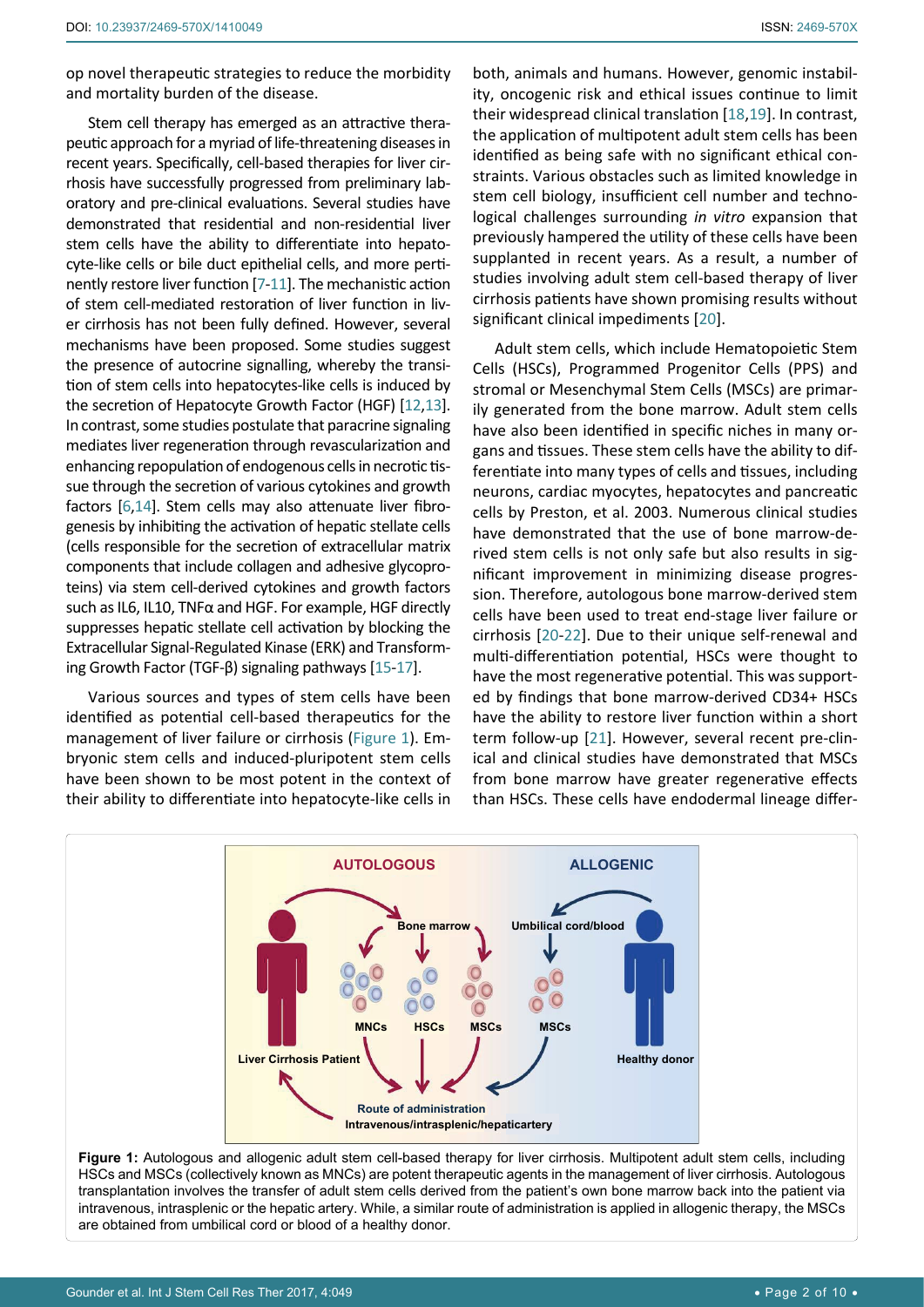| Cell type | <b>Dose</b>                                                              | Route           | Sample size (n) Outcome |                                                                       | <b>Reference</b> |
|-----------|--------------------------------------------------------------------------|-----------------|-------------------------|-----------------------------------------------------------------------|------------------|
| <b>BM</b> | Single median dose/1 $\times$ 10 <sup>8</sup>                            | Hepatic artery  | 10                      | Increased serum albumin:<br>Decreased bilirubin                       | $[22]$           |
| <b>BM</b> | Single median dose/240-1027<br>$\times 10^6$                             | Intravenous     | 22                      | Increased serum albumin:<br>Decreased bilirubin and ascites           | 34               |
| <b>BM</b> | Single median dose/5.2 $\times$ 10 <sup>9</sup>                          | Peripheral vein | Ι9                      | Increased serum albumin;<br>Decreased CPS                             | [20]             |
| <b>BM</b> | Single median dose/0.48-1.48<br>$\times$ 10 <sup>8</sup> /kg body weight | Peripheral vein | 10                      | Increased serum albumin;<br>Decreased ascites                         | $[11]$           |
| <b>BM</b> | Single median dose/8 $\times$ 10 <sup>9</sup>                            | Peripheral vein | 5                       | Increased serum albumin and<br>protein; Decreased prothrombin<br>time | 35               |
| <b>BM</b> | Single median unspecified<br>dose                                        | Hepatic artery  | 30                      | Increased serum albumin;<br>Decreased CPS                             | $[72]$           |

<span id="page-2-0"></span>**Table 1:** Therapeutic applications of bone marrow derived-stem cells in liver cirrhosis patients.

entiation potential and thus can differentiate into hepatocyte-like cells. These findings have shifted the liver cirrhosis therapeutic research focus to the transplantation of bone marrow-derived MSCs [[13](#page-8-0)[,23](#page-8-9)]. Nevertheless, recent evidence suggest that co-transplantation of an enriched multipopulation of stem cells, instead of any specific adult stem cells, has a greater impact on therapeutic outcome on end stage liver disease [[24](#page-8-10)].

Apart from the use of autologous stem cells derived from the bone marrow, allogeneic stem cells, specifically MSCs, have been identified as a potential therapeutic tool in treating liver cirrhosis. Most of these allogeneic stem cells are isolated from the umbilical cord blood, Wharton's jelly, amniotic fluid, dental pulp and adipose tissues. Despite their hypoimmunogenic and regenerative properties, not many clinical studies have been conducted to demonstrate the clinical utility of allogeneic MSC in treating liver cirrhosis patients [\[25](#page-8-11)]. However, a recent clinical study suggests that umbilical cord-derived MSC transplantation has the potential to improve liver function without any noticeable side-effects in patients [[26\]](#page-8-12).

Despite the growing evidence pertaining to the enormous therapeutic potential of stem cells in liver cirrhosis management, the seamless clinical translation from bench to bedside is still impeded by multiple factors. Many variations across different studies hamper the determination of optimum standards for stem cell source, type, dosage, and mode of transplantation. The lack of a generalized consensus will continue to result in divergent experimental protocols in current and future clinical studies. These variations affect the ability of the researchers to make direct and objective comparisons that unfortunately further inhibits the mainstream clinical realization of adult stem cell-based therapy for liver cirrhosis. Thus in this article, we attempt to review and highlight the various cellular source, type, dose, and mode of delivery permutations across the clinical studies published to date.

## **Bone Marrow-Derived Mononuclear Cells (BM-MNCs) in Autologous Liver Cirrhosis Therapy**

Numerous studies have revealed that bone marrow-derived stem cells (HSCs and MSCs) are safer and have great therapeutic potential to treat diseases such as parkinson, myocardial infarction, acute renal failure, knee and spinal cord injuries [[27](#page-8-13)[,28](#page-8-14)]. The percentage of HSCs and MSCs in human bone marrow is approximately 1 in  $1 \times 10^4$  cells and 1 in 5  $\times$  10<sup>4</sup> cells, respectively. Thus the MSC population is about 5-fold smaller than that of HSCs [[29](#page-8-15)]. These stem cells, collectively known as Mononuclear Cells (MNCs) have the potential to differentiate into hepatocyte-like cells in both, *in vitro* and *in vivo* conditions [[20](#page-8-6)].

Several clinical trials have suggested that the transfusion of autologous BM-MNCs effectively promote liver regeneration by reducing fibrosis, improve liver function and survival rates [\[30](#page-8-16)[,31](#page-8-17)] [\(Table 1](#page-2-0)). These extracellular matrix remodeling Matrix Metalloproteinases (MMPs) exert their anti-fibrotic effects by inducing apoptosis in hepatic stellate cells [[32](#page-8-18),[33](#page-8-19)] the cells primarily responsible for the initiation and progression of hepatic fibrosis [[2](#page-7-1)]. The therapeutic utility of BM-MNC has been largely evaluated in liver cirrhosis patients associated with hepatitis B, hepatitis C, alcoholic liver diseases, and decompensated and biliary duct liver cirrhosis. Child-Pugh Score (CPS) and Model for End-Stage Liver Disease (MELD) are the two important scoring systems widely used to evaluate the prognosis of patients with liver diseases [\[9](#page-7-9)[,10](#page-7-10)], including cirrhosis. The CPS considers five clinical factors, three of which assess the synthetic function of the liver (i.e., total bilirubin level, serum albumin level and international normalized ratio, or INR) and 2 of which are based on clinical assessments (i.e., degree of ascites and hepatic encephalopathy). The MELD is a newer scoring system that has been developed to determine priority for liver transplantation. Disease progression is calculated based on the MELD score. For example, if the MELD score decreases from the baseline before therapy, the therapy is deemed to be successful. These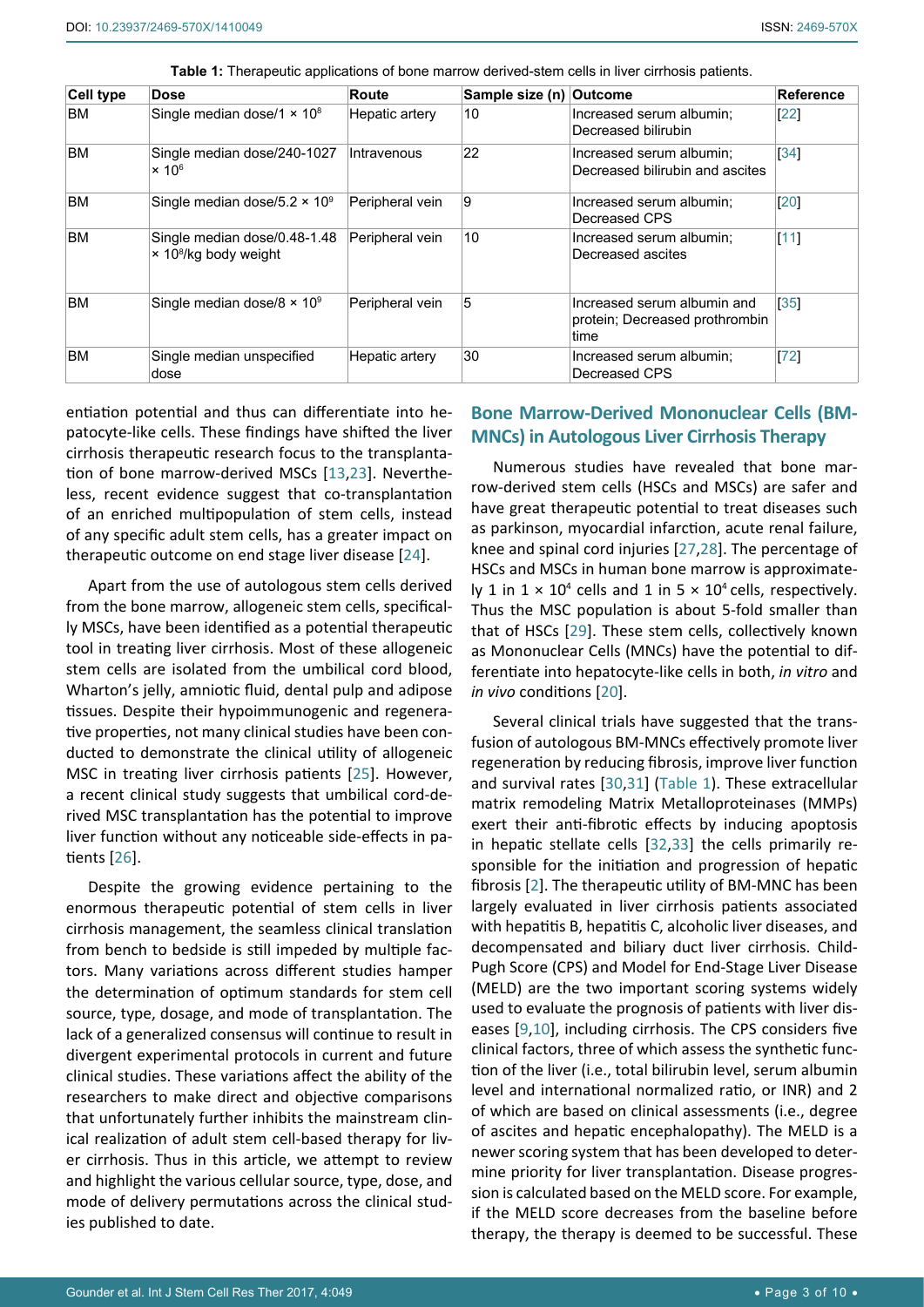A study in 2007 showed that the administration of an average of  $100 \times 10^6$  BM-MNCs through the hepatic artery in patients ( $n = 10$ ) with liver cirrhosis was practically safe and able to stimulate an increase in albumin levels and decrease of bilirubin levels; suggesting an improvement in liver function [[22](#page-8-7)]. In addition, patients who received transfusions with the highest amounts of BM-MNCs had the most significant improvement in liver function as compared to those who received transfusions of lower amounts of BM-MNCs. Similarly, we also demonstrated the efficacy of intravenous administration of 240 to  $1028 \times 10^6$  BM-MNCs in chronic liver disease patients ( $n = 22$ ) [[34](#page-8-20)]. Patients in this study showed good clinical outcome. The serum albumin levels increased while the bilirubin levels and ascites decreased. In another study involving nine liver cirrhosis patients treated with a single median dose of 5.2  $\pm$  0.63  $\times$  10<sup>9</sup> BM-MNCs via the peripheral vein, it was found that the patients showed improved serum albumin levels and CPS within a short follow-up period of 24 weeks [[20](#page-8-6)]. A recent study revealed that a single dose of 0.48-1.48 × 108 /kg body weight of BM-MNCs via the peripheral vein showed significant improvement in the outcome of 10 patients with hepatitis B-associated liver cirrhosis without causing any serious side-effects [[12](#page-7-8)]. Besides increasing serum albumin levels and diminishing ascites, the MRI scans of these patients showed that their liver volume increased by 80%. The follow-up study involving alcoholic liver cirrhosis patients ( $n = 5$ ) infused with a single median peripheral vein injection of  $8.0 \pm 7.3 \times 10^9$ BM-MNCs showed remarkable improvement in serum albumin, protein and prothrombin levels [[35](#page-8-21)].

Although, these BM-MNC clinical studies have shown promising liver function improvement effects, the magnitude of efficacy and overall Quality of Life Index (QULI) varied significantly between studies. The inconsistencies observed in the measured clinical end points are associated with the differences in treatment protocols, including the dose and duration of treatment. For instance, a recent clinical trial of BM-MNC transplantation in patients with decompensated alcoholic liver disease failed to expand the population of hepatic progenitor cells or improve liver function [[36](#page-8-22)]. However, these

could be due to the number of BM-MNC (0.47  $\pm$  0.15  $\times$  10<sup>8</sup>) used in this study which is lower than any other studies [\[22](#page-8-7),[36](#page-8-22)]. It has been estimated that at least  $28 \times 10^{10}$  healthy hepatocytes or about 1-5% of the total liver mass are essential for normal liver function [\[37](#page-8-23)-[39](#page-8-24)]. Due to the lack of understanding of the exact mechanism by which BM-MNC induces liver regeneration, it is very hard to predict the number of BM-MNCs that are required to restore physiological liver function. Many clinical trials have proposed that by increasing the number of BM-MNCs within a safe therapeutic window, patient prognosis improves. Thus, one dose of  $2 \times 10^8$ BM-MNC per kg body weight could be considered as an optimum dose for future studies. Based on existing evidence, there are no significant variations between the routes of administration [[40](#page-8-25)].

## **Bone Marrow-Derived Hematopoietic Stem Cells (BM-HSCs) in Autologous Liver Cirrhosis Therapy**

Growing evidence suggest that bone marrow-derived HSCs have the plasticity to differentiate into non-hematopoietic lineage cells, such as endothelial cells, fibroblasts, myocytes, nephrons and hepatocytes [[30,](#page-8-16)[40,](#page-8-25)[41](#page-8-26)]. In fact, these bone marrow-derived stem cells are known to play a primary role in liver regeneration. The increased mobilization of bone marrow-derived stem cells to the liver has been shown to exert beneficial effects in rodent cirrhosis model systems [\[42](#page-8-27)-[44](#page-8-28)]. The paradigm of stem cell-based therapy has now shifted towards the enrichment of specific bone marrow-derived stem cells, particularly CD34+, CD45+ and CD133+ HSCs obtained from the peripheral blood [[20](#page-8-6),[45](#page-8-29)]. The enrichment of peripheral BM-HSCs can be achieved by either purification of aspirated BM or the mobilization of HSCs using Granulocyte Colony Stimulating Factor (G-CSF). However, the administration of G-CSF has been fraught by several complications, such as a high risk of tumor progression and spontaneous rupture of the spleen [[46](#page-9-1),[47](#page-9-2)]. The direct aspiration of bone marrow and the enrichment of hematopoietic cell populations in the peripheral blood by either sorting or *ex vivo* expansion of HSCs has been shown to be a safer therapeutic approach.

The transplantation of BM-HSCs at a dose range of between  $1 \times 10^6$  to  $2 \times 10^8$  cells in liver cirrhosis patients either through the portal vein, peripheral vein, or he-

<span id="page-3-0"></span>**Table 2:** Therapeutic applications of bone marrow-derived HSCs in liver cirrhosis patients.

| Cell type | Dose                                                                        | <b>Route</b>                                         | Sample size (n) | <b>Outcome</b>                                                    | Reference |
|-----------|-----------------------------------------------------------------------------|------------------------------------------------------|-----------------|-------------------------------------------------------------------|-----------|
| BM-HSC    | Single median<br>dose/5 $\times$ 10 <sup>9</sup>                            | Peripheral vein                                      | 10              | Increased serum albumin;<br>Decreased CPS                         | [20]      |
| BM-HSC    | Single median<br>dose/2 $\times$ 10 <sup>8</sup>                            | Portal vein (n = 3); Hepatic $ 5 $<br>artery (n = 2) |                 | Increased serum albumin;<br>Decreased bilirubin and ascites       | [50]      |
| BM-HSC    | Single median<br>dose/2.3 $\times$ 10 <sup>8</sup>                          | Hepatic artery                                       | 9               | Increased ALT, AST; Decreased<br>CPS, serum bilirubin and ascites | [51]      |
| BM-HSC    | Single median<br>dose/range<br>between $1 \times 10^6$ -<br>$2 \times 10^8$ | Portal vein/hepatic artery                           | 5               | Increased serum albumin;<br>Decreased serum bilirubin             | [52]      |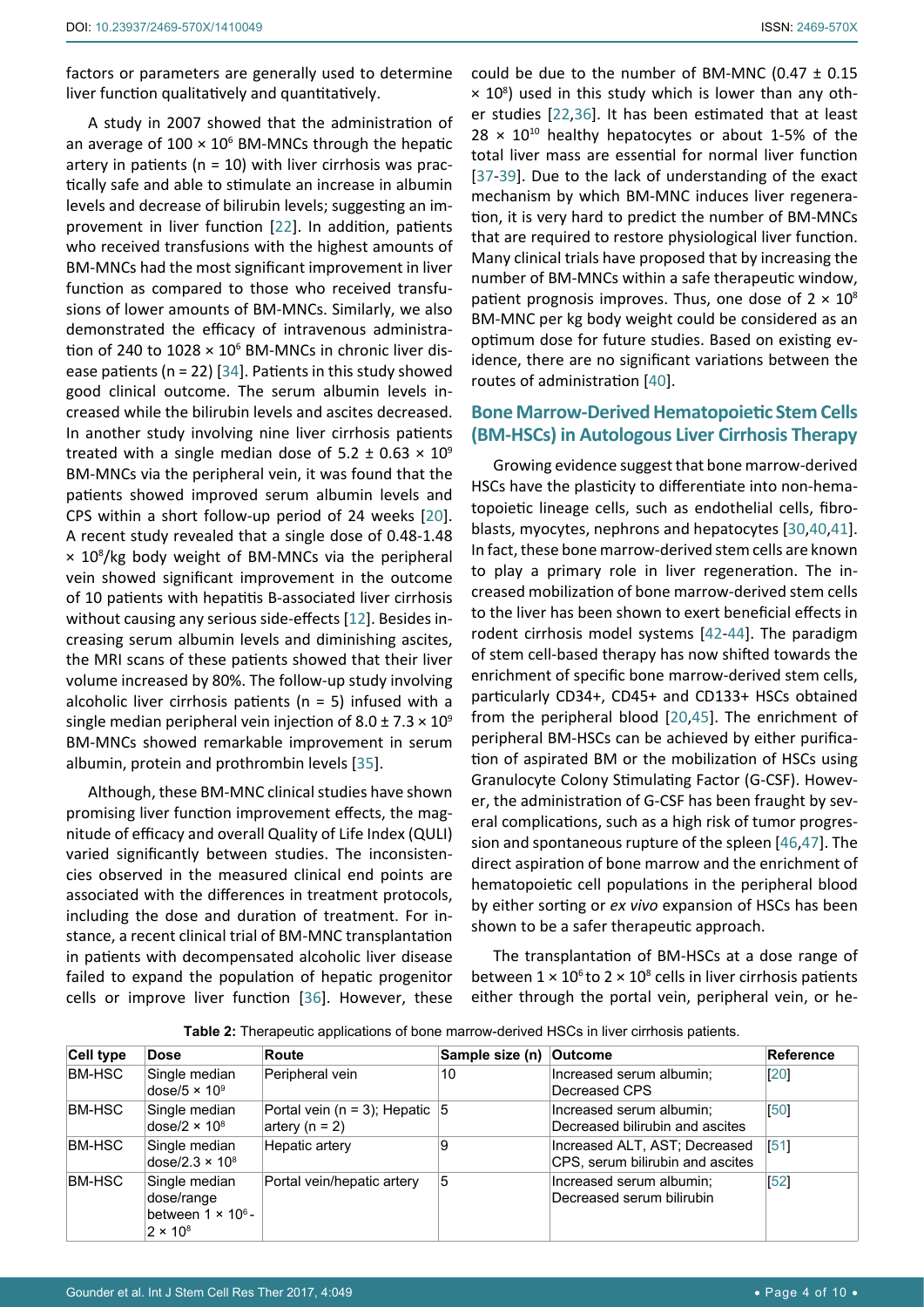patic artery has been considered safe and tolerable [[48](#page-9-7),[49](#page-9-8)]. Following these safety profile reports, a number of clinical studies have demonstrated the possible beneficial effects of bone marrow-derived HSCs in patients with liver cirrhosis ([Table 2](#page-3-0)). A pilot study involving 10 patients with hepatitis B- or C-associated liver cirrhosis showed that a single median dose of about  $5 \times 10^9$  BM-HSCs via the peripheral vein significantly improved albumin levels and CPS [\[20](#page-8-6)]. In a parallel study, chronic liver failure patients who underwent portal vein ( $n = 3$ ) and hepatic artery ( $n = 2$ ) infusion of a single median dose of  $2 \times 10^8$  autologous BM-HSC showed an improvement without any complications or side effects [\[50\]](#page-9-3). These patients' serum albumin levels increased while the serum bilirubin levels decreased. On the contrary, in four patients with decompensated cirrhosis, a single dose of  $3-10 \times 10^6$  of BM-HSC infused via the hepatic artery resulted in severe adverse effects including nephropathy and hepatorenal syndrome [\[49](#page-9-8)]. Due to the failure of the treatment, the study was terminated prematurely.

In another study, the infusion of BM-HSCs at a dose of  $2.3 \times 10^8$  cells via hepatic artery in nine patients showed desirable outcomes without any adverse effects [\[51](#page-9-4)]. These patients showed significant improvement in serum Alanine Transaminase (ALT), and Aspartate Transaminase (AST) levels one week post-infusion. Twelve weeks after infusion, the serum bilirubin and CPS levels were significantly reduced and ascites improved in 7 out of 9 patients. In another clinical study, the feasibility and the efficacy of CD34+ HSC infusion in five chronic liver disease patients was assessed [[52\]](#page-9-5). In this study, patients were injected with a single dose of HSCs ranging between  $1 \times 10^6$  to  $2 \times 10^8$  cells via either the portal vein or hepatic artery. The Quality of Life Index (QULI) was found to be considerably improved up to 6 months post-infusion. Patient serum bilirubin levels only began to increase 18 months after the infusion. This clinical

study provides evidence that infusion of CD34+ HSCs is relatively safe without any complications or side effects in the long term. Despite the diverse range of BM-HSCs  $(1 \times 10^6$  to 2.3  $\times$  10<sup>8</sup> cells) per infusion, almost all the clinical studies have shown that these stem cells have the ability to restore liver function. However, the long term therapeutic effect in mitigating disease progression is rather limited. Thus, BM-HSC-based therapy could be considered as a first-line therapy before OLT or longterm multiple infusion therapy.

## **Bone Marrow-Derived Mesenchymal Stem Cells (BM-MSCs) in Autologous Liver Cirrhosis Therapy**

Mesenchymal stem cells possess unique biological properties. They are not only able to differentiate into a broad range of mesodermal lineages but also other embryonic lineages. These cells amplify their clinical utility through other innate properties such as their self-renewing capacity, homing and migration ability, immunosuppressive potential, and paracrine effects such as anti-inflammation, anti-apoptosis, anti-fibrosis/anti-scarring (matrix remodeling) and angiogenesis [[28,](#page-8-14)[53\]](#page-9-6). These features make MSCs the most potent and preferred therapeutic tool in regenerative medicine. Several experimental and pre-clinical studies demonstrate that MSCs seem to have a crucial role in the improvement of liver regeneration in many liver disease models, especially in cirrhosis. Most clinical studies utilizing MSCs to treat liver cirrhosis are in phase I or II trials. Much of the focus is to evaluate the safety, feasibility and efficacy of the treatment ([Table 3](#page-4-0)). While a number of clinical trials have used various sources of MSCs for liver cirrhosis treatment, BM-MSC-based therapy has successfully entered into phase III trials. Since phase III clinical trials involve a large number of patients, they provide more robust evidence of the potency of BM-MSCs in treating liver cirrhosis.

In a pilot study involving 40 patients with end-stage

| <b>Cell type</b> | <b>Dose</b>                                                     | Route                            | Sample size (n)         | Outcome                                                                                              | <b>Reference</b> |
|------------------|-----------------------------------------------------------------|----------------------------------|-------------------------|------------------------------------------------------------------------------------------------------|------------------|
| <b>BM-MSC</b>    | Single median dose/<br>unspecified                              | Intrahepatic and<br>intrasplenic | 40                      | Increased serum albumin;<br>Decreased CPS, MELD score,<br>bilirubin and ascites                      | [40]             |
| <b>BM-MSC</b>    | Single median<br>dose/30-40 $\times$ 10 $^{\circ}$              | Peripheral vein                  | $\overline{\mathbf{4}}$ | Improved liver function and<br>Decreased MELD score                                                  | [48]             |
| <b>BM-MSC</b>    | Single median<br>dose/31.73 $\times$ 10 $^{\circ}$              | Peripheral or the<br>portal vein | 8                       | Increased serum albumin;<br>Decreased MELD score, serum<br>creatinine, prothrombin, and<br>bilirubin | [10]             |
| <b>BM-MSC</b>    | Single median dose/<br>unspecified                              | Hepaic artery                    | 572                     | Increased serum albumin;<br>Decreased MELD score and<br>serum bilirubin                              | [54]             |
| <b>BM-MSC</b>    | Single median dose/1<br>× 10 <sup>6</sup> per kg body<br>weight | Intravenous                      | 25                      | Improved serum albumin;<br>Decreased prothrombin, bilirubin<br>and MELD score                        | 55               |
| <b>BM-MSC</b>    | Single median<br>dose/10 $\times$ 10 $^6$                       | Intrasplenic                     | 20                      | Increased serum albumin;<br>Decreased serum bilirubin, AST,<br>ALT, prothrombin and INR              | [56]             |
| <b>BM-MSC</b>    | Single median<br>dose/1.9 $\times$ 10 <sup>8</sup>              | Peripheral vein                  | 27                      | No significant improvement                                                                           | $\overline{9}$   |

<span id="page-4-0"></span>**Table 3:** Therapeutic applications of bone marrow-derived MSCs in liver cirrhosis patients.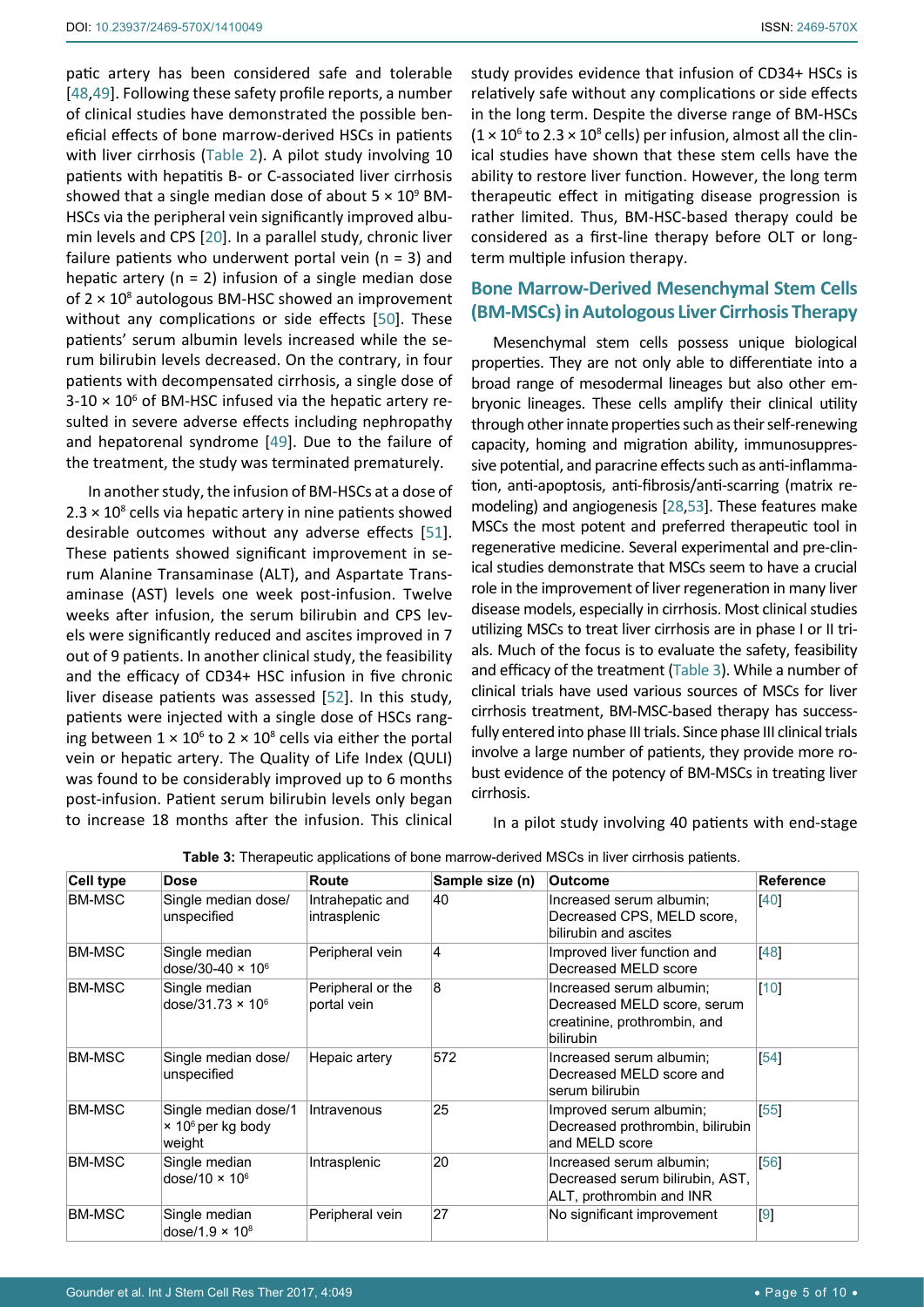liver failure, the transfusion of a single median dose of BM-MSCs through the intrasplenic (n = 10) and intrahepatic (n = 10) veins showed significant improvement in albumin and CPS levels as well as the MELD score. Ascites and bilirubin corresponding levels were also reduced [[41](#page-8-26)]. There was a positive therapeutic effect of autologous BM-MSCs implantation in patients with end-stage liver disease associated with hepatitis or cryptogenic cirrhosis [\[10](#page-7-10)]. The liver function of patients in this study showed remarkable improvement after a cycle of peripheral or portal vein infusion of 30-50 million MSCs. The study suggests that the clinical outcome is not influenced by the routes of administration. In 2011, a larger clinical study evaluated the short- and long-term efficacy, and prognosis of autologous BM-MSCs in 572 liver failure patients [[54](#page-9-9)]. This study measured the efficacy of BM-MSC transfusion through the hepatic artery 3 weeks and 192 weeks after transplantation. However, the number of BM-MSCs infused was not mentioned. The reduction of the MELD score and serum bilirubin levels coupled with the increase in serum albumin levels provides evidence that patient liver function improved significantly as compared to the control group.

A subsequent study in 2012 assessed the potential effects of hepatocyte-like cells differentiated from BM-MSCs prior to infusion as compared to undifferentiated BM-MSCs in 25 liver cirrhosis patients [[55](#page-9-10)]. While this study showed that the intravenous infusion of  $1 \times$ 10<sup>6</sup> cells per kg body weight is safe and improves liver function, the clinical outcomes between both treatment groups did not vary. The patients' prothrombin and serum albumin levels increased, while the bilirubin levels and MELD score decreased 3-9 months after infusion. Recently, a pilot study was conducted to evaluate the safety and efficacy of autologous BM-MSCs in 20 liver cirrhosis patients. These patients received an intrasplenic injection of  $10 \times 10^6$  BM-MSCs and were monitored for 10 months [[56\]](#page-9-11). This study further validated that autologous BM-MSC transfusion significantly improves liver function, whereby the serum bilirubin, AST and ALT levels, prothrombin time and International Normalized Ratio (INR) decreased, while serum albumin levels increased. No serious adverse events were reported. The dosage of  $1 \times 10^6$  cells per kg body weight also appears to be optimum.

In contrast, a randomized control study showed that *ex vivo* expanded BM-MSCs did not significantly improve the average liver function of 27 decompensated cirrhosis patients [[9](#page-7-9)]. These patients were transfused with a median dose of 1.95 × 10<sup>8</sup> *ex vivo* expanded BM-MSCs via a peripheral vein and were followed up for 12 months. Based on the clinical outcomes, it was suggested that the autologous MSCs transplantation via peripheral vein may not be a viable therapeutic option for decompensated cirrhosis patients. It is suggested that either the hepatic artery or the portal vein may be a more ideal route of administration for BM-MSC transfusion in decompensated cirrhosis patients.

### **Allogeneic Stem Cells in Liver Cirrhosis Therapy**

Although, autologous transplantation of stem cells has many advantages, under certain circumstances, it might not be a viable option. A major limitation is the ability to harvest sufficient numbers of potent stem cells, especially from elderly patients. Besides age-dependence, many patients who would benefit from stem-cell based therapy suffer from diseases that deplete their stem cell niches [[57](#page-9-12)]. Hence for these patients, allogeneic stem cells become the most viable option. The clinical utility of allogeneic MSCs has been explored in many cell-based therapies. These cells have the ability to evade graft-versus-host rejection due to their unique immunosuppressive and immunosurveillance capacities. HSCs do not have the same immunomodulatory ability [[58](#page-9-13)]. These MSCs can be isolated from umbilical cord or cord blood, placenta and amniotic fluid. They have been shown to be more potent than BM-MSCs [\[59](#page-9-14)-[62\]](#page-9-15). With respect to the involvement of MSCs in liver regenerative medicine, many studies have demonstrated that the infusion of human umbilical cord- or cord blood-derived MSCs via a vein or multiple direct injections into the liver effectively relieves liver cirrhosis and improves the survival rate in rodent models. These studies also suggest that multiple infusions show better clinical outcomes as compared to a single infusion of allogeneic MSCs [\[62](#page-9-15)-[65\]](#page-9-16).

Based on this pre-clinical evidence, a considerable number of clinical studies have provided sufficient evidence to suggest that the administration of allogeneic MSCs is safe and ameliorates liver function in patients with end-stage liver diseases ([Table 4](#page-5-0)). An open labeled

<span id="page-5-0"></span>

| Cell type | <b>Dose</b>                                                  | Route       | Sample size (n) Outcome |                                                                                                                                | <b>Reference</b> |
|-----------|--------------------------------------------------------------|-------------|-------------------------|--------------------------------------------------------------------------------------------------------------------------------|------------------|
| UC-MSC    | Three median doses/0.5 $\times$<br>$106$ per kg body weight  | Intravenous | 43                      | Increased serum albumin,<br>cholinesterase and platelet;<br>Decreased MELD score, prothrombin<br>time, total bilirubin and ALT | 661              |
| UC-MSC    | Three median doses/0.5 $\times$<br>$106$ per kg body weight  | Intravenous |                         | Decreased serum<br>alkaline phosphatase and<br>y-glutamyltransferase                                                           | $25^{\circ}$     |
| UC-MSC    | Three median doses/0.5 $\times$<br>$106$ per kg body weight  | Intravenous | 45                      | Improvement in liver function                                                                                                  | 25               |
| UB-MSC    | Single median dose/1.5 $\times$ 10 <sup>7</sup> Percutaneous |             | 51                      | Improved QULI                                                                                                                  | 73               |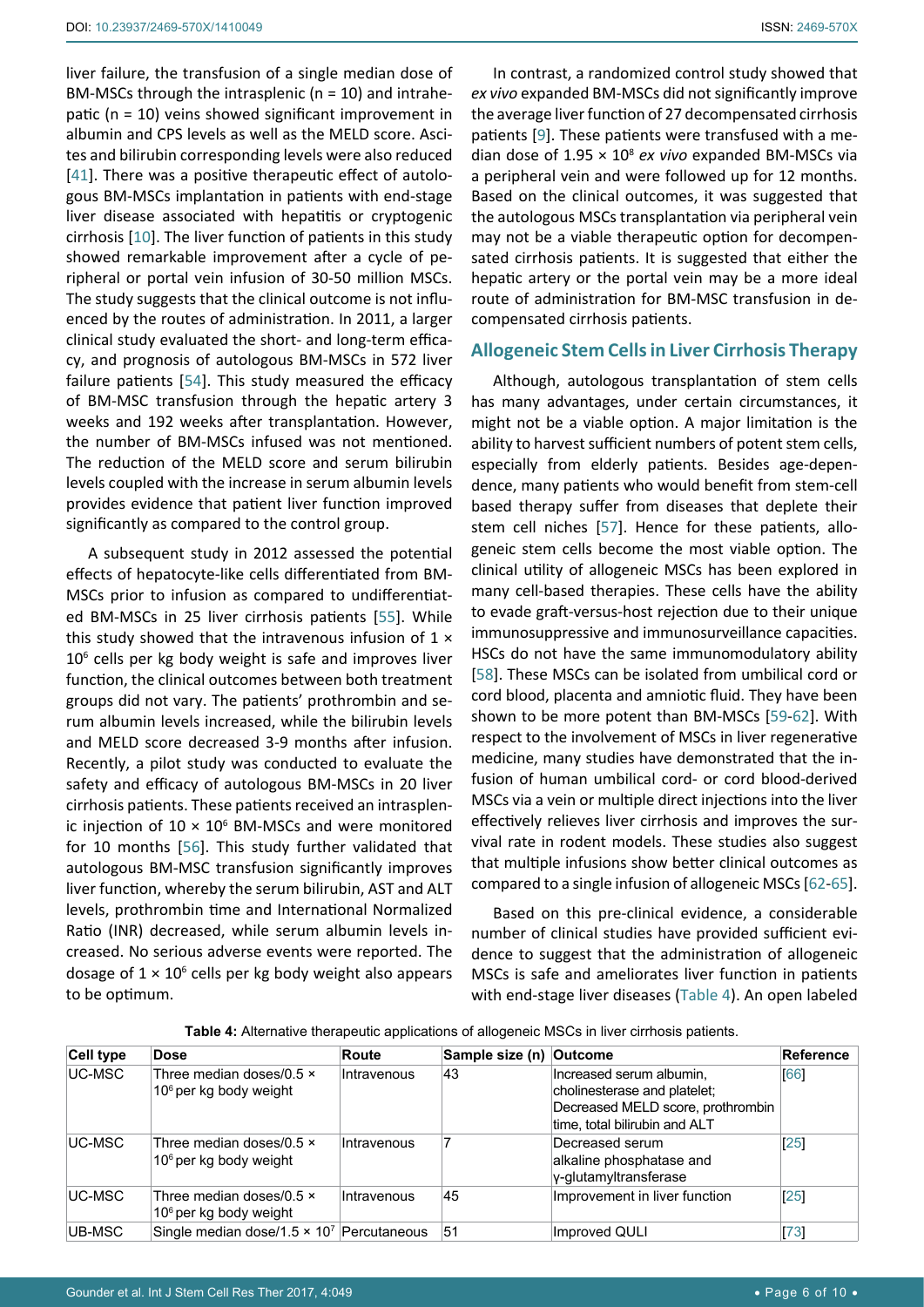parallel-controlled phase I/II trial involving 43 patients with acute-on-chronic liver failure demonstrated that the infusion of human Umbilical Cord-Derived Mesenchymal Stem Cells (UC-MSCs) through intravenous injection was safe and well tolerable [\[66](#page-9-17)]. In this study 24 patients were subjected to intravenous administration of UC-MSCs (0.5  $\times$  10<sup>6</sup> per kg body weight) at 4-week intervals remaining and 19 patients were treated with saline as controls. The patients experienced improvements in their liver function, whereby their serum albumin, prothrombin activity, cholinesterase and platelet counts increased, while their MELD score, and total bilirubin and ALT decreased.

Another study probed into the safety and efficacy of UC-MSCs in patients with decompensated liver cirrhosis [[25](#page-8-11)]. A total of 45 patients were recruited in this study and the study group patients ( $n = 30$ ) were transfused intravenously with 0.5 million UC-MSCs per kg body weight thrice at 4-week intervals. After one year of follow-up, significant improvement in liver functions were noted in the UC-MSC treatment group. The safety and feasibility of UC-MSC transfusions have also been evaluated in liver cirrhosis patients with primary biliary cirrhosis. The single-arm study patients ( $n = 7$ ) received  $0.5 \times 10^6$  UC-MSCs per kg body weight intravenously thrice at 4-week intervals. At the end of 48 weeks post-transplantation, the liver function was increased in all patients. This observation was based on the significant improvement in serum alkaline phosphatase and gamma-glutamyltransferase levels as compared to the baseline report [[26\]](#page-8-12).

Similarly, the Umbilical cord Blood derived-Mesenchymal Stem Cells (UB-MSCs) are also well tolerable in patients with liver cirrhosis [\[67\]](#page-9-19). In this study, a total

of 51 patients were enrolled and transfused with 1.5  $\times$  10<sup>7</sup> UB-MSCs percutaneously directly into parenchyma. In this study, UB-MSC therapy prolonged patients' lives and improved their quality of life. Although only few clinical trials have been conducted, and there are overt limitations to each of these trials, it is proposed that multiple infusions (either systemic or selected artery delivery) of allogeneic MSCs (0.5  $\times$  10<sup>6</sup>) is a viable approach in the management of liver cirrhosis.

### **Future Perspectives**

Although multiple clinical trials and pilot studies have indicated to the exciting potential of the clinical utility of autologous or allogeneic stem cells in the management of liver cirrhosis, the exact reproducible therapeutic recommendation remains inconclusive. This is due to the different technical approaches across all the different studies. While it is difficult to control for the different natural histories of liver cirrhosis patients, future studies should focus on selection of homogenous groups of clinical patients. This will facilitate standardization of clinical protocols to achieve comparable and measurable endpoints. To achieve this, patient selection can be improved by using defined "inclusion and exclusion criteria" for different types or degree of severity of cirrhosis. The factors that can be used to determine the "inclusion and exclusion criteria" for different degrees of severity of cirrhosis include total bilirubin, albumin and globulin levels, Prothrombin time, CPS and MELD scores. There are 2 types of liver cirrhosis, which are broadly classified into alcoholic and non-alcoholic liver cirrhosis. Based on this classification, therapeutic strategy can be optimized for different types of cirrhosis, such as dose, mode of administration and frequency of transplantation [\(Figure 2\)](#page-6-0). For example, the administration of stem cells through the

<span id="page-6-0"></span>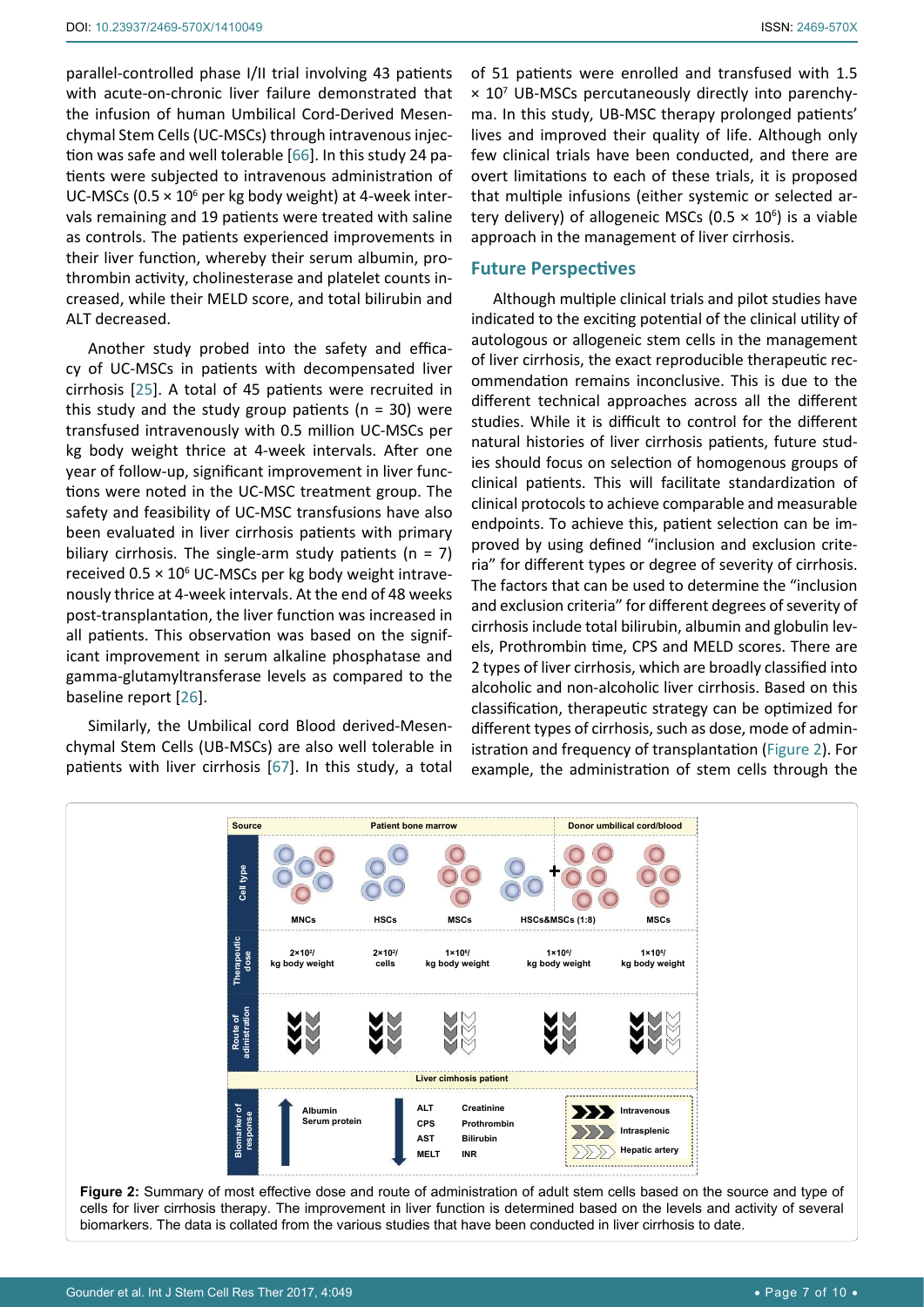hepatic artery showed more promising results in patients with alcoholic liver cirrhosis as compared to systemic administration. Disease-specific optimization of stem cell therapy will improve the patient life.

Based on the various studies reviewed here,  $2 \times 10^8$ per kg body weight of BM-MNCs,  $2 \times 10^8$  of BM-HSCs and 1 million per kg body weight of autologous or allogeneic MSCs would be a good starting infusion cell number in future studies or applications. With regards to the route of administration, the systemic transplantation (intravenous) of stem cells is the easiest approach. However since this route requires homing to the target site, the therapeutic efficiency is potentially minimized. Although HSCs and MSCs have considerable homing ability, direct infusion (hepatic artery or intrasplenic) of stem cells would enhance the liver regeneration effect. In addition, to mitigate disease progression and maintain the physiological state, multiple infusions of stem cells may improve the quality of life along with increased liver function.

It has been established that each type and source of adult stem cells has their own liver regeneration potency. In comparison to the infusion of specific stem cells, the infusion of mixed population of stem cells derived from the bone marrow may have synergistic effect in liver regeneration. For example, MSCs have been recognized as an imperative constituent of HSC niche, whereby they enhance the ability of HSCs to grow, sustain, home and differentiate by secreting various cytokines, growth factors and matrix proteins. Thus, MSCs are considered as an essential supportive scaffold for HSC *in vivo*. In non-obese diabetic/severe combined immunodeficiency mice, it was shown that MSCs promote the engraftment of UB-HSCs by modulating alloreactivity [\[67](#page-9-19)]. Another pilot study reported that the co-transplantation BM-MSC and peripheral blood stem cells was well-tolerated and improved disease prognosis [[68](#page-9-21)]. Several clinical studies have demonstrated that the collective stem cell populations from the bone marrow have produced promising clinical outcomes in bone vascularization [[69\]](#page-9-22) and heart failure therapy [[70](#page-9-23)]. However, the symbiotic relationship between HSCs and MSCs in liver regeneration has not yet been determined. No studies have been conducted to directly compare the efficacy of infusion of specific stem cells and mixed population cells in the context of liver regeneration. If a synergetic effect is proven, the optimal ratio of the mixed stem cell population needs to be determined in order to maximize clinical potential.

The bone marrow is a major reservoir for HSCs and MSCs but insufficient numbers of stem cell populations in individual patients limit the viability of cell-based therapies via intravenous, intrasplenic or the hepatic artery. To overcome this problem, *ex vivo* expansion of HSCs and MSCs has been studied extensively. Nevertheless, the effective optimal ratio of HSCs and MSCs has not yet been determined. One pre-clinical study reported that 1:8 to 1:16 ratio of HSCs and MSCs co-transplantation might enhance engraftment efficacy. This study also suggested that by increasing the proportion of MSCs, the engraftment efficacy was repressed [[71](#page-9-20)]. Although the therapeutic efficacy of HSC and MSC co-transplantation was more significant than the individual components alone, more clinical data pertaining to safety and viability is required before effective translation into the clinic can be instituted. Nonetheless, in the near future, it is expected that once the various knowledge gaps are bridged, co-transplantation of autologous or allogeneic *ex vivo* expanded combination of stem cells will transform the management of liver cirrhosis.

## **Conflict of Interest**

The authors express no conflicts of interest towards the publication of this paper.

#### **References**

- <span id="page-7-0"></span>1. [Pinzani M, Rosselli M, Zuckermann M \(2011\) Liver cirrho](https://www.ncbi.nlm.nih.gov/pubmed/21497745)[sis. Best Pract Res Clin Gastroenterol 25: 281-290.](https://www.ncbi.nlm.nih.gov/pubmed/21497745)
- <span id="page-7-1"></span>2. [Zhou WC, Zhang QB, Qiao L \(2014\) Pathogenesis of liver](https://www.ncbi.nlm.nih.gov/pubmed/24966602)  [cirrhosis. World J Gastroenterol 20: 7312-7324.](https://www.ncbi.nlm.nih.gov/pubmed/24966602)
- <span id="page-7-2"></span>3. [Mokdad AA, Lopez AD, Shahraz S, Lozano R, Mokdad AH,](https://www.ncbi.nlm.nih.gov/pubmed/25242656)  [et al. \(2014\) Liver cirrhosis mortality in 187 countries be](https://www.ncbi.nlm.nih.gov/pubmed/25242656)[tween 1980 and 2010: A systematic analysis. BMC Med 12:](https://www.ncbi.nlm.nih.gov/pubmed/25242656)  [145.](https://www.ncbi.nlm.nih.gov/pubmed/25242656)
- <span id="page-7-3"></span>4. [Dienstag JL, Cosimi AB \(2012\) Liver transplantation-a vi](https://www.ncbi.nlm.nih.gov/pubmed/22992048)[sion realized. N Engl J Med 367: 1483-1485.](https://www.ncbi.nlm.nih.gov/pubmed/22992048)
- <span id="page-7-4"></span>5. [Roberts MS, Angus DC, Bryce CL, Valenta Z, Weissfeld](https://www.ncbi.nlm.nih.gov/pubmed/15237373)  [L \(2004\) Survival after liver transplantation in the United](https://www.ncbi.nlm.nih.gov/pubmed/15237373)  [States: A disease-specific analysis of the UNOS database.](https://www.ncbi.nlm.nih.gov/pubmed/15237373)  [Liver Transpl 10: 886-897.](https://www.ncbi.nlm.nih.gov/pubmed/15237373)
- <span id="page-7-5"></span>6. [Puglisi MA, Tesori V, Lattanzi W, Piscaglia AC, Gasbarrini](https://www.ncbi.nlm.nih.gov/pubmed/22228987)  [GB, et al. \(2011\) Therapeutic implications of mesenchymal](https://www.ncbi.nlm.nih.gov/pubmed/22228987)  [stem cells in liver injury. J Biomed Biotechnol 2011: 860578.](https://www.ncbi.nlm.nih.gov/pubmed/22228987)
- <span id="page-7-6"></span>7. [Haque S, Haruna Y, Saito K, Nalesnik MA, Atillasoy E, et al.](https://www.ncbi.nlm.nih.gov/pubmed/8941215)  [\(1996\) Identification of bipotential progenitor cells in human](https://www.ncbi.nlm.nih.gov/pubmed/8941215)  [liver regeneration. Lab Invest 75: 699-705.](https://www.ncbi.nlm.nih.gov/pubmed/8941215)
- 8. [Theise ND, Saxena R, Portmann BC, Thung SN, Yee H, et](https://www.ncbi.nlm.nih.gov/pubmed/10573521)  [al. \(1999\) The canals of Hering and hepatic stem cells in](https://www.ncbi.nlm.nih.gov/pubmed/10573521)  [humans. Hepatology 30: 1425-1433.](https://www.ncbi.nlm.nih.gov/pubmed/10573521)
- <span id="page-7-9"></span>9. [Mohamadnejad M, Alimoghaddam K, Bagheri M, Ashrafi M,](https://www.ncbi.nlm.nih.gov/pubmed/23763455)  [Abdollahzadeh L, et al. \(2013\) Randomized placebo-con](https://www.ncbi.nlm.nih.gov/pubmed/23763455)[trolled trial of mesenchymal stem cell transplantation in de](https://www.ncbi.nlm.nih.gov/pubmed/23763455)[compensated cirrhosis. Liver Int 33: 1490-1496.](https://www.ncbi.nlm.nih.gov/pubmed/23763455)
- <span id="page-7-10"></span>10. [Kharaziha P, Hellström PM, Noorinayer B, Farzaneh F,](https://www.ncbi.nlm.nih.gov/pubmed/19455046)  [Aghajani K, et al. \(2009\) Improvement of liver function in](https://www.ncbi.nlm.nih.gov/pubmed/19455046)  [liver cirrhosis patients after autologous mesenchymal stem](https://www.ncbi.nlm.nih.gov/pubmed/19455046)  [cell injection: A phase I-II clinical trial. Eur J Gastroenterol](https://www.ncbi.nlm.nih.gov/pubmed/19455046)  [Hepatol 21: 1199-1205.](https://www.ncbi.nlm.nih.gov/pubmed/19455046)
- <span id="page-7-7"></span>11. [Kim JK, Park YN, Kim JS, Park MS, Paik YH, et al. \(2010\)](https://www.ncbi.nlm.nih.gov/pubmed/20525430)  [Autologous bone marrow infusion activates the progenitor](https://www.ncbi.nlm.nih.gov/pubmed/20525430)  [cell compartment in patients with advanced liver cirrhosis.](https://www.ncbi.nlm.nih.gov/pubmed/20525430)  [Cell Transplant 19: 1237-1246.](https://www.ncbi.nlm.nih.gov/pubmed/20525430)
- <span id="page-7-8"></span>12. [Jang YY, Collector MI, Baylin SB, Diehl AM, Sharkis SJ](https://www.ncbi.nlm.nih.gov/pubmed/15133469)  [\(2004\) Hematopoietic stem cells convert into liver cells with](https://www.ncbi.nlm.nih.gov/pubmed/15133469)[in days without fusion. Nat Cell Biol 6: 532-539.](https://www.ncbi.nlm.nih.gov/pubmed/15133469)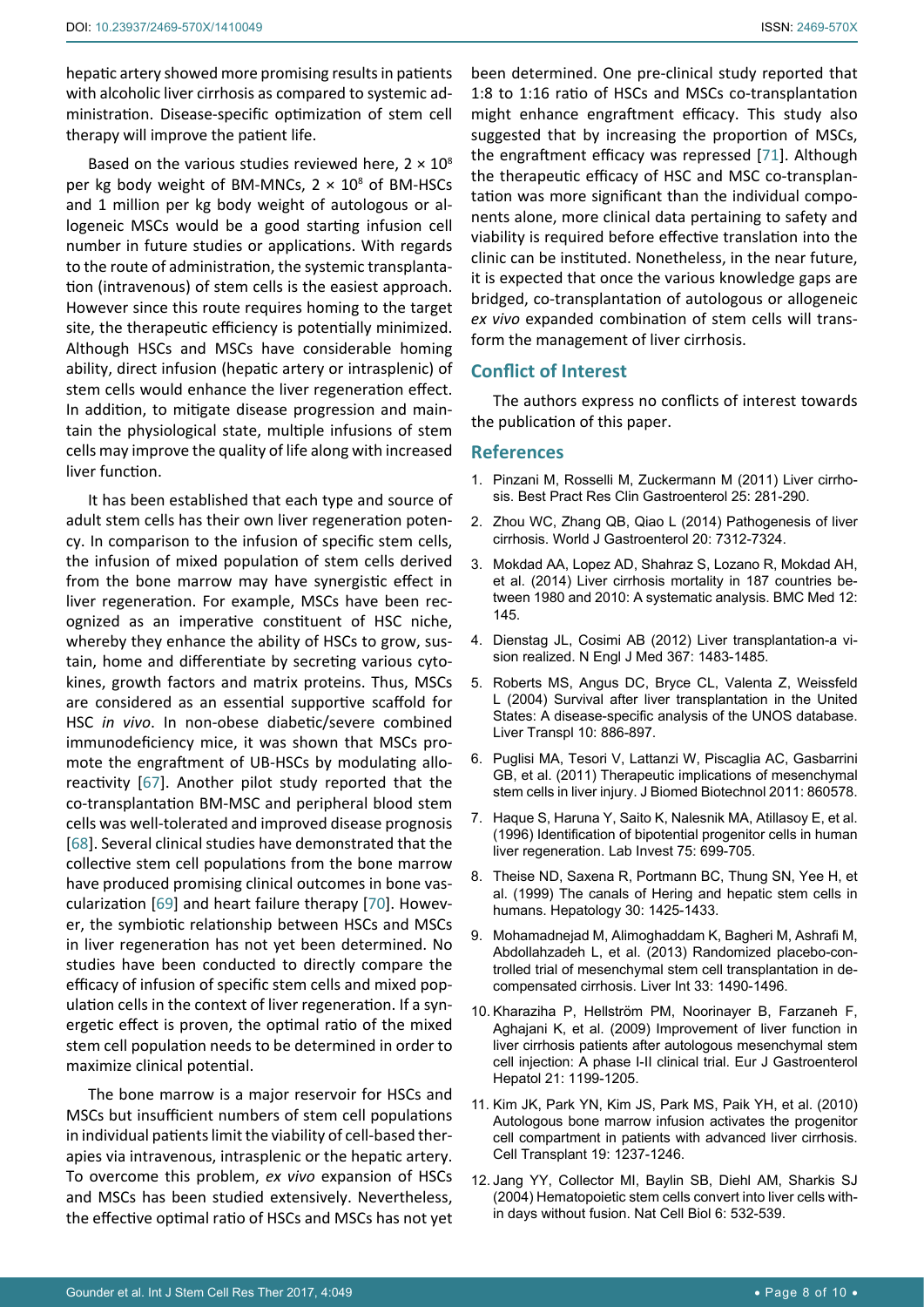- <span id="page-8-0"></span>13. [Sato Y, Araki H, Kato J, Nakamura K, Kawano Y, et al.](https://www.ncbi.nlm.nih.gov/pubmed/15817682)  [\(2005\) Human mesenchymal stem cells xenografted direct](https://www.ncbi.nlm.nih.gov/pubmed/15817682)[ly to rat liver are differentiated into human hepatocytes with](https://www.ncbi.nlm.nih.gov/pubmed/15817682)[out fusion. Blood 106: 756-763.](https://www.ncbi.nlm.nih.gov/pubmed/15817682)
- <span id="page-8-1"></span>14. [Liu F, Pan X, Chen G, Jiang D, Cong X, et al. \(2006\) Hemato](https://www.ncbi.nlm.nih.gov/pubmed/16799953)[poietic stem cells mobilized by granulocyte colony-stimulating](https://www.ncbi.nlm.nih.gov/pubmed/16799953)  [factor partly contribute to liver graft regeneration after partial](https://www.ncbi.nlm.nih.gov/pubmed/16799953)  [orthotopic liver transplantation. Liver Transpl 12: 1129-1137.](https://www.ncbi.nlm.nih.gov/pubmed/16799953)
- <span id="page-8-2"></span>15. [Zhang Z, Wang FS \(2013\) Stem cell therapies for liver fail](https://www.ncbi.nlm.nih.gov/pubmed/23353868)[ure and cirrhosis. J Hepatol 59: 183-185.](https://www.ncbi.nlm.nih.gov/pubmed/23353868)
- 16. [Prosser CC, Yen RD, Wu J \(2006\) Molecular therapy for](https://www.ncbi.nlm.nih.gov/pubmed/16489661)  [hepatic injury and fibrosis: Where are we? World J Gastro](https://www.ncbi.nlm.nih.gov/pubmed/16489661)[enterol 12: 509-515.](https://www.ncbi.nlm.nih.gov/pubmed/16489661)
- <span id="page-8-3"></span>17. [Kim WH, Matsumoto K, Bessho K, Nakamura T \(2005\)](https://www.ncbi.nlm.nih.gov/pubmed/15793283)  [Growth inhibition and apoptosis in liver myofibroblasts pro](https://www.ncbi.nlm.nih.gov/pubmed/15793283)[moted by hepatocyte growth factor leads to resolution from](https://www.ncbi.nlm.nih.gov/pubmed/15793283)  [liver cirrhosis. Am J Pathol 166: 1017-1028.](https://www.ncbi.nlm.nih.gov/pubmed/15793283)
- <span id="page-8-4"></span>18. [Huang P, He Z, Ji S, Sun H, Xiang D, et al. \(2011\) Induction](https://www.ncbi.nlm.nih.gov/pubmed/21562492)  [of functional hepatocyte-like cells from mouse fibroblasts by](https://www.ncbi.nlm.nih.gov/pubmed/21562492)  [defined factors. Nature 475: 386-389.](https://www.ncbi.nlm.nih.gov/pubmed/21562492)
- <span id="page-8-5"></span>19. [Teramoto K, Hara Y, Kumashiro Y, Chinzei R, Tanaka Y, et](https://www.ncbi.nlm.nih.gov/pubmed/15808620)  [al. \(2005\) Teratoma formation and hepatocyte differentia](https://www.ncbi.nlm.nih.gov/pubmed/15808620)[tion in mouse liver transplanted with mouse embryonic stem](https://www.ncbi.nlm.nih.gov/pubmed/15808620)  [cell-derived embryoid bodies. Transplant Proc 37: 285-286.](https://www.ncbi.nlm.nih.gov/pubmed/15808620)
- <span id="page-8-6"></span>20. [Terai S, Ishikawa T, Omori K, Aoyama K, Marumoto Y, et al.](https://www.ncbi.nlm.nih.gov/pubmed/16778155)  [\(2006\) Improved liver function in patients with liver cirrhosis](https://www.ncbi.nlm.nih.gov/pubmed/16778155)  [after autologous bone marrow cell infusion therapy. Stem](https://www.ncbi.nlm.nih.gov/pubmed/16778155)  [Cells 24: 2292-2298.](https://www.ncbi.nlm.nih.gov/pubmed/16778155)
- <span id="page-8-8"></span>21. [Khan AA, Parveen N, Mahaboob VS, Rajendraprasad A,](https://www.ncbi.nlm.nih.gov/pubmed/18555134)  [Ravindraprakash HR, et al. \(2008\) Safety and efficacy of](https://www.ncbi.nlm.nih.gov/pubmed/18555134)  [autologous bone marrow stem cell transplantation through](https://www.ncbi.nlm.nih.gov/pubmed/18555134)  [hepatic artery for the treatment of chronic liver failure: A](https://www.ncbi.nlm.nih.gov/pubmed/18555134)  [preliminary study. Transplant Proc 40: 1140-1144.](https://www.ncbi.nlm.nih.gov/pubmed/18555134)
- <span id="page-8-7"></span>22. [Lyra AC, Soares MB, da Silva LF, Fortes MF, Silva AG, et](https://www.ncbi.nlm.nih.gov/pubmed/17373741)  [al. \(2007\) Feasibility and safety of autologous bone marrow](https://www.ncbi.nlm.nih.gov/pubmed/17373741)  [mononuclear cell transplantation in patients with advanced](https://www.ncbi.nlm.nih.gov/pubmed/17373741)  [chronic liver disease. World J Gastroenterol 13: 1067-1073.](https://www.ncbi.nlm.nih.gov/pubmed/17373741)
- <span id="page-8-9"></span>23. [Lee KD, Kuo TK, Whang-Peng J, Chung YF, Lin CT, et al.](https://www.ncbi.nlm.nih.gov/pubmed/15562440)  [\(2004\) In vitro hepatic differentiation of human mesenchy](https://www.ncbi.nlm.nih.gov/pubmed/15562440)[mal stem cells. Hepatology 40: 1275-1284.](https://www.ncbi.nlm.nih.gov/pubmed/15562440)
- <span id="page-8-10"></span>24. [Salama H, Zekri AR, Bahnassy AA, Medhat E, Halim HA, et](https://www.ncbi.nlm.nih.gov/pubmed/21072892)  [al. \(2010\) Autologous CD34+ and CD133+ stem cells trans](https://www.ncbi.nlm.nih.gov/pubmed/21072892)[plantation in patients with end stage liver disease. World J](https://www.ncbi.nlm.nih.gov/pubmed/21072892)  [Gastroenterol 16: 5297-5305.](https://www.ncbi.nlm.nih.gov/pubmed/21072892)
- <span id="page-8-11"></span>25. [Zhang Z, Lin H, Shi M, Xu R, Fu J, et al. \(2012\) Human](https://www.ncbi.nlm.nih.gov/pubmed/22320928)  [umbilical cord mesenchymal stem cells improve liver func](https://www.ncbi.nlm.nih.gov/pubmed/22320928)[tion and ascites in decompensated liver cirrhosis patients. J](https://www.ncbi.nlm.nih.gov/pubmed/22320928)  [Gastroenterol Hepatol 27: 112-120.](https://www.ncbi.nlm.nih.gov/pubmed/22320928)
- <span id="page-8-12"></span>26. [Wang L, Li J, Liu H, Li Y, Fu J, et al. \(2013\) Pilot study of](https://www.ncbi.nlm.nih.gov/pubmed/23855301)  [umbilical cord-derived mesenchymal stem cell transfusion](https://www.ncbi.nlm.nih.gov/pubmed/23855301)  [in patients with primary biliary cirrhosis. J Gastroenterol](https://www.ncbi.nlm.nih.gov/pubmed/23855301)  [Hepatol 28: 85-92.](https://www.ncbi.nlm.nih.gov/pubmed/23855301)
- <span id="page-8-13"></span>27. [Preston SL, Alison MR, Forbes SJ, Direkze NC, Poulsom](https://www.ncbi.nlm.nih.gov/pubmed/12665626)  [R, et al. \(2003\) The new stem cell biology: something for](https://www.ncbi.nlm.nih.gov/pubmed/12665626)  [everyone. Mol Pathol 56: 86-96.](https://www.ncbi.nlm.nih.gov/pubmed/12665626)
- <span id="page-8-14"></span>28. Prasajak P[, Leeanansaksir W \(2014\) Mesenchymal stem](https://www.omicsonline.org/open-access/mesenchymal-stem-cells-current-clinical-applications-and-therapeutic-potential-in-liver-diseases-2329-8820-1000137.php?aid=23955)  [cells: Current clinical applications and therapeutic potential](https://www.omicsonline.org/open-access/mesenchymal-stem-cells-current-clinical-applications-and-therapeutic-potential-in-liver-diseases-2329-8820-1000137.php?aid=23955)  [in liver diseases. J Bone Marrow Res](https://www.omicsonline.org/open-access/mesenchymal-stem-cells-current-clinical-applications-and-therapeutic-potential-in-liver-diseases-2329-8820-1000137.php?aid=23955) 2: 137.
- <span id="page-8-15"></span>29. [Bian ZY, Li G, Gan YK, Hao YQ, Xu WT, et al. \(2009\) In](https://www.ncbi.nlm.nih.gov/pubmed/19427966)[creased number of mesenchymal stem cell-like cells in pe](https://www.ncbi.nlm.nih.gov/pubmed/19427966)[ripheral blood of patients with bone sarcomas. Arch Med](https://www.ncbi.nlm.nih.gov/pubmed/19427966)  [Res 40: 163-168.](https://www.ncbi.nlm.nih.gov/pubmed/19427966)
- <span id="page-8-16"></span>30. [Pilat N, Unger L, Berlakovich GA \(2013\) Implication for bone](https://www.ncbi.nlm.nih.gov/pubmed/24109514)  [marrow derived stem cells in hepatocyte regeneration after](https://www.ncbi.nlm.nih.gov/pubmed/24109514)  [orthotopic liver transplantation. Int J Hepatol 2013: 310612.](https://www.ncbi.nlm.nih.gov/pubmed/24109514)
- <span id="page-8-17"></span>31. [Huebert RC, Rakela J \(2014\) Cellular therapy for liver dis](https://www.ncbi.nlm.nih.gov/pubmed/24582199)[ease. Mayo Clin Proc 89: 414-424.](https://www.ncbi.nlm.nih.gov/pubmed/24582199)
- <span id="page-8-18"></span>32. [Vainshtein JM, Kabarriti R, Mehta KJ, Roy-Chowdhury J,](https://www.ncbi.nlm.nih.gov/pubmed/24969793)  [Guha C \(2014\) Bone marrow-derived stromal cell therapy](https://www.ncbi.nlm.nih.gov/pubmed/24969793)  [in cirrhosis: Clinical evidence, cellular mechanisms, and im](https://www.ncbi.nlm.nih.gov/pubmed/24969793)[plications for the treatment of hepatocellular carcinoma. Int](https://www.ncbi.nlm.nih.gov/pubmed/24969793)  [J Radiat Oncol Biol Phys 89: 786-803.](https://www.ncbi.nlm.nih.gov/pubmed/24969793)
- <span id="page-8-19"></span>33. [Okazaki I, Watanabe T, Hozawa S, Arai M, Maruyama K](https://www.ncbi.nlm.nih.gov/pubmed/10759217)  [\(2000\) Molecular mechanism of the reversibility of hepatic](https://www.ncbi.nlm.nih.gov/pubmed/10759217)  [fibrosis: With special reference to the role of matrix metallo](https://www.ncbi.nlm.nih.gov/pubmed/10759217)[proteinases. J Gastroenterol Hepatol 15: 26-32.](https://www.ncbi.nlm.nih.gov/pubmed/10759217)
- <span id="page-8-20"></span>34. [Rajkumar J, Baskar S, Senthil Nagarajan R, Murugan P,](https://www.ncbi.nlm.nih.gov/pubmed/24693020)  [Terai S, et al. \(2007\) Autologous Bone Marrow stem cell](https://www.ncbi.nlm.nih.gov/pubmed/24693020)  [Infusion \(AMBI\) therapy for chronic liver diseases. J Stem](https://www.ncbi.nlm.nih.gov/pubmed/24693020)  [Cells Regen Med 3: 26-37.](https://www.ncbi.nlm.nih.gov/pubmed/24693020)
- <span id="page-8-21"></span>35. [Saito T, Okumoto K, Haga H, Nishise Y, Ishii R, et al. \(2011\)](https://www.ncbi.nlm.nih.gov/pubmed/21417817)  [Potential therapeutic application of intravenous autologous](https://www.ncbi.nlm.nih.gov/pubmed/21417817)  [bone marrow infusion in patients with alcoholic liver cirrho](https://www.ncbi.nlm.nih.gov/pubmed/21417817)[sis. Stem Cells Dev 20: 1503-1510.](https://www.ncbi.nlm.nih.gov/pubmed/21417817)
- <span id="page-8-22"></span>36. [Spahr L, Chalandon Y, Terraz S, Kindler V, Rubbia-Brandt](https://www.ncbi.nlm.nih.gov/pubmed/23341981)  [L, et al. \(2013\) Autologous bone marrow mononuclear cell](https://www.ncbi.nlm.nih.gov/pubmed/23341981)  [transplantation in patients with decompensated alcoholic liver](https://www.ncbi.nlm.nih.gov/pubmed/23341981)  [disease: A randomized controlled trial. PLoS One 8: e53719.](https://www.ncbi.nlm.nih.gov/pubmed/23341981)
- <span id="page-8-23"></span>37. [Fox IJ, Chowdhury JR, Kaufman SS, Goertzen TC, Chow](https://www.ncbi.nlm.nih.gov/pubmed/9580649)[dhury NR, et al. \(1998\) Treatment of the Crigler-Najjar syn](https://www.ncbi.nlm.nih.gov/pubmed/9580649)[drome type I with hepatocyte transplantation. N Engl J Med](https://www.ncbi.nlm.nih.gov/pubmed/9580649)  [338: 1422-1426.](https://www.ncbi.nlm.nih.gov/pubmed/9580649)
- 38. [Muraca M, Gerunda G, Neri D, Vilei MT, Granato A, et al.](https://www.ncbi.nlm.nih.gov/pubmed/11830200)  [\(2002\) Hepatocyte transplantation as a treatment for glyco](https://www.ncbi.nlm.nih.gov/pubmed/11830200)[gen storage disease type 1a. Lancet 359: 317-318.](https://www.ncbi.nlm.nih.gov/pubmed/11830200)
- <span id="page-8-24"></span>39. [Li Z, He C, Xiao J, Chen ZY \(2013\) Treating end-stage liver](http://www.oapublishinglondon.com/article/583)  [diseases with mesenchymal stem cells: An oak is not felled](http://www.oapublishinglondon.com/article/583)  [at one stroke. OA Tissue Engineering 1:](http://www.oapublishinglondon.com/article/583) 3.
- <span id="page-8-25"></span>40. [Liu WH, Song FQ, Ren LN, Guo WQ, Wang T, et al. \(2015\)](https://www.ncbi.nlm.nih.gov/pubmed/25534251)  [The multiple functional roles of mesenchymal stem cells in](https://www.ncbi.nlm.nih.gov/pubmed/25534251)  [participating in treating liver diseases. J Cell Mol Med 19:](https://www.ncbi.nlm.nih.gov/pubmed/25534251)  [511-520.](https://www.ncbi.nlm.nih.gov/pubmed/25534251)
- <span id="page-8-26"></span>41. [Amer ME, El-Sayed SZ, El-Kheir WA, Gabr H, Gomaa](https://www.ncbi.nlm.nih.gov/pubmed/21900788)  [AA, et al. \(2011\) Clinical and laboratory evaluation of pa](https://www.ncbi.nlm.nih.gov/pubmed/21900788)[tients with end-stage liver cell failure injected with bone](https://www.ncbi.nlm.nih.gov/pubmed/21900788)  [marrow-derived hepatocyte-like cells. Eur J Gastroenterol](https://www.ncbi.nlm.nih.gov/pubmed/21900788)  [Hepatol 23: 936-941.](https://www.ncbi.nlm.nih.gov/pubmed/21900788)
- <span id="page-8-27"></span>42. [Sellamuthu S, Manikandan R, Thiagarajan R, Babu G,](https://www.ncbi.nlm.nih.gov/pubmed/21327936)  [Dinesh D, et al. \(2011\) In vitro trans-differentiation of hu](https://www.ncbi.nlm.nih.gov/pubmed/21327936)[man umbilical cord derived hematopoietic stem cells into](https://www.ncbi.nlm.nih.gov/pubmed/21327936)  [hepatocyte like cells using combination of growth factors for](https://www.ncbi.nlm.nih.gov/pubmed/21327936)  [cell based therapy. Cytotechnology 63: 259-268.](https://www.ncbi.nlm.nih.gov/pubmed/21327936)
- 43. [Alison MR, Poulsom R, Jeffery R, Dhillon AP, Quaglia A, et](https://www.ncbi.nlm.nih.gov/pubmed/10917519)  [al. \(2000\) Hepatocytes from non-hepatic adult stem cells.](https://www.ncbi.nlm.nih.gov/pubmed/10917519)  [Nature 406: 257.](https://www.ncbi.nlm.nih.gov/pubmed/10917519)
- <span id="page-8-28"></span>44. [Piscaglia AC, Shupe TD, Oh SH, Gasbarrini A, Petersen](https://www.ncbi.nlm.nih.gov/pubmed/17681181)  [BE \(2007\) Granulocyte-colony stimulating factor promotes](https://www.ncbi.nlm.nih.gov/pubmed/17681181)  [liver repair and induces oval cell migration and proliferation](https://www.ncbi.nlm.nih.gov/pubmed/17681181)  [in rats. Gastroenterology 133: 619-631.](https://www.ncbi.nlm.nih.gov/pubmed/17681181)
- <span id="page-8-29"></span>45. [Yannaki E, Anagnostopoulos A, Kapetanos D, Xagorari A,](https://www.ncbi.nlm.nih.gov/pubmed/17046578)  [Iordanidis F, et al. \(2006\) Lasting amelioration in the clini](https://www.ncbi.nlm.nih.gov/pubmed/17046578)[cal course of decompensated alcoholic cirrhosis with boost](https://www.ncbi.nlm.nih.gov/pubmed/17046578)  [infusions of mobilized peripheral blood stem cells. Exp He](https://www.ncbi.nlm.nih.gov/pubmed/17046578)[matol 34: 1583-1587.](https://www.ncbi.nlm.nih.gov/pubmed/17046578)